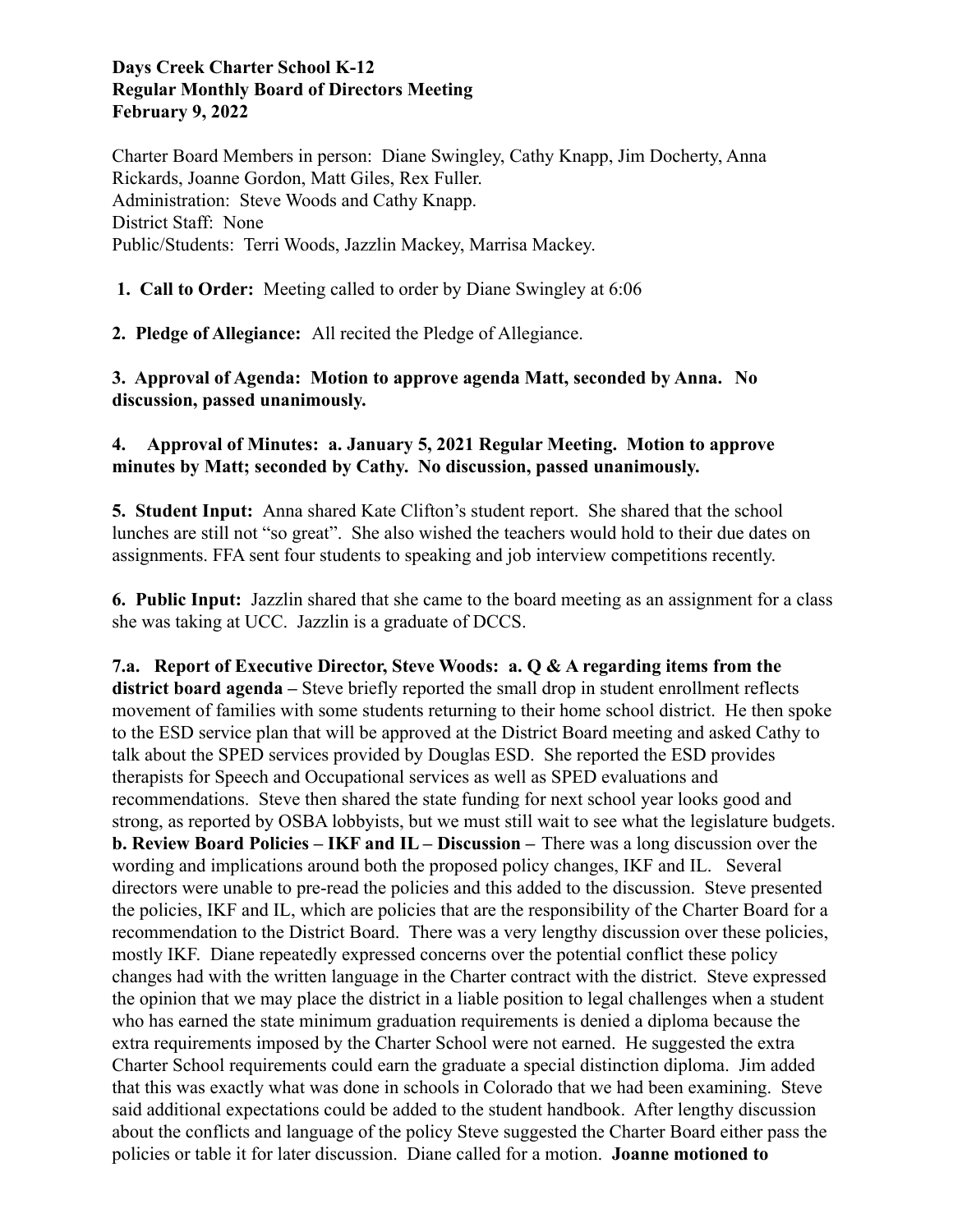**recommend passing policies IKF and IL with changes recommended by the state. Matt seconded the motion. No discussion. Matt, Joanne, Cathy, Jim approved the motion. Diane and Anna opposed the motion.** A short clarifying discussion followed. Anna explained she did not want the wording of "English" removed from "English Language Arts" graduation requirements policy wording. Diane remained concerned with any conflicts with the Charter contract. **Matt motioned to change the wording in policy IKF to leave the word "English" in the English language arts graduation requirements. Anna seconded the motion. No discussion. All directors approved the motion, except Diane abstained. Motion passed. c. Instruction and Continuity of Services Plan – update –** Steve displayed the Safe Return to In-Person Instruction and Continuity of Service Plan he submitted to the state. A brief discussion followed and Steve shared that the governor expects that by March 31 local control over masking decisions will revert to school districts.

**8. Report of Student Success Coordinator, Cathy: a. ELAAdoption –** Cathy reported that text adoption for English Language Arts is this year and she along with several teachers have reviewed the state approved programs and is recommending two of them. She plans on making these textbooks available for review by the Charter Board, other staff, and parents. A brief discussion about the procedure over adoption followed. Matt shared that he believes this responsibility is one of the more important functions of the Charter Board. Jazzlin shared that she was familiar with one of the two programs chosen and said it is used with great success in the elementary where she works. **b. 1st Semester Grade Report –** Cathy shared that there were a lot of incompletes due to illness and missed school. Students made up their work and grades are showing an improvement over first quarter grades. She celebrated there were no seniors failing, however, there are three at risk and she is working with them and their parents. Attendance and behavior issues were a huge factor in students with D's and F's. Matt shared that the grades overall are generally better than in the past. Also he reported the reading level for  $8<sup>th</sup>$ graders is now up to grade 9.6. Applause followed.

### **9. Executive Director Evaluation, Diane Swingley: Joanne motioned for the Charter Board approve the summary of Steve Woods' evaluation and recommend it to the District Board. Matt seconded. No discussion. Passed unanimously.**

**10. Reference Items:** Steve placed this agenda item in to keep the Continuous Improvement Plan (CIP) plan front and center. He wants everything to be focused through the CIP and if something doesn't fit this is the agenda item to bring it up. Steve encouraged board members to look up on the school link to follow what teachers are doing and spend time talking about "What We Do".

#### **11. Standing Committee Reports: a. Mission and Vision.** (See #12) **b. Publicity. c. Fundraising/Community Partners. d. Recognition of Excellence. –** No reports.

### **12. Report and Discussion- Information and possible action by the board:**

**a. Capstone(Senior) Project and Portfolio – Report and recommendations from the Mission and Vision Standing Committee –** Matt presented the final website for the Days Creek Capstone Experience and explained the Freshman, Sophomore and Junior sections are still under construction but will be completed in time for next school year, 2022-23. There were several grammatical corrections made. **Matt motioned to place the Capstone Experience and infograph website on the website. Anna seconded the motion. No discussion. Motion passed unanimously.** Matt asked for a time to complete the rubric for the Senior Project presentation. It was agreed to meet in Matt's room on Wednesday, February 23 at 3:30 p.m.